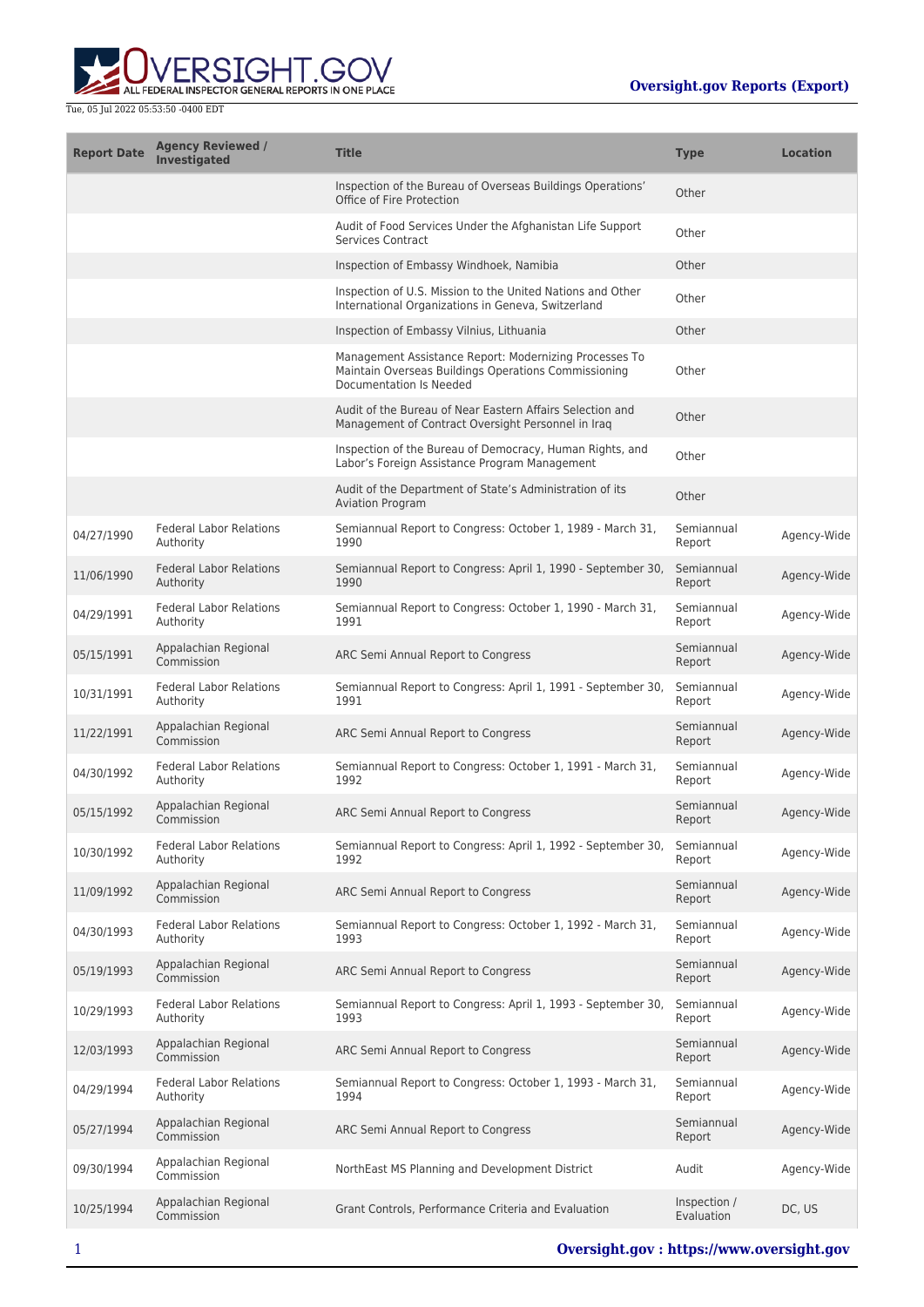## **Oversight.gov Reports (Export)**



| <b>Report Date</b> | <b>Agency Reviewed /</b><br><b>Investigated</b> | <b>Title</b>                                                         | <b>Type</b>                | <b>Location</b> |
|--------------------|-------------------------------------------------|----------------------------------------------------------------------|----------------------------|-----------------|
| 10/26/1994         | <b>Federal Labor Relations</b><br>Authority     | Semiannual Report to Congress: April 1, 1994 - September 30,<br>1994 | Semiannual<br>Report       | Agency-Wide     |
| 10/27/1994         | Appalachian Regional<br>Commission              | Regional Tourism Initiative                                          | Review                     | KY, US          |
| 12/05/1994         | Appalachian Regional<br>Commission              | I-1 Visa Waiver - MD                                                 | Inspection /<br>Evaluation | MD, US          |
| 12/05/1994         | Appalachian Regional<br>Commission              | ARC Semi Annual Report to Congress                                   | Semiannual<br>Report       | Agency-Wide     |
| 12/08/1994         | Appalachian Regional<br>Commission              | I-1 Visa Waiver - VA                                                 | Inspection /<br>Evaluation | VA, US          |
| 12/08/1994         | Appalachian Regional<br>Commission              | I-1 Visa Waiver - WV                                                 | Inspection /<br>Evaluation | WV, US          |
| 12/19/1994         | Appalachian Regional<br>Commission              | I-1 Visa Waiver - WV                                                 | Inspection /<br>Evaluation | WV, US          |
| 12/21/1994         | Appalachian Regional<br>Commission              | Review of the Research Foundation of State University of NY          | Review                     | NY, US          |
| 12/23/1994         | Appalachian Regional<br>Commission              | I-1 Visa Waiver - WV                                                 | Review                     | WV, US          |
| 01/04/1995         | Appalachian Regional<br>Commission              | WV Department of Commerce Labor and Environmental<br>Resources       | Audit                      | Agency-Wide     |
| 02/22/1995         | Appalachian Regional<br>Commission              | Consolidated Technical Assistance Grant - AL                         | Audit                      | AL, US          |
| 03/07/1995         | Appalachian Regional<br>Commission              | J-1 Visa Waiver - AL                                                 | Inspection /<br>Evaluation | AL, US          |
| 03/08/1995         | Appalachian Regional<br>Commission              | LEED Grant - Economic Development Institute                          | Audit                      | AL, US          |
| 03/09/1995         | Appalachian Regional<br>Commission              | J-1 Visa Waiver - AL                                                 | Inspection /<br>Evaluation | AL, US          |
| 03/28/1995         | Appalachian Regional<br>Commission              | Enterprise Development Program                                       | Audit                      | PA, US          |
| 03/28/1995         | Appalachian Regional<br>Commission              | Upper Catawba River Basin Water Quality Program                      | Audit                      | NC, US          |
| 03/28/1995         | Appalachian Regional<br>Commission              | SEDA - Council of Governments                                        | Audit                      | PA, US          |
| 03/28/1995         | Appalachian Regional<br>Commission              | Buckeye Hills-Hocking Valley Regional Development                    | Audit                      | OH, US          |
| 03/28/1995         | Appalachian Regional<br>Commission              | OH Valley Regional Development Commission                            | Audit                      | OH, US          |
| 03/28/1995         | Appalachian Regional<br>Commission              | NC Western Piedmont Council of Government                            | Audit                      | NC, US          |
| 03/28/1995         | Appalachian Regional<br>Commission              | SC Appalachian Council of Governments - RLF                          | Audit                      | SC, US          |
| 03/31/1995         | Appalachian Regional<br>Commission              | MS Resource Center Development Project                               | Audit                      | MS, US          |
| 03/31/1995         | Appalachian Regional<br>Commission              | Business Development RLF - SC                                        | Audit                      | Agency-Wide     |
| 03/31/1995         | Appalachian Regional<br>Commission              | Seneca Trail Resource Conservation and Development Council           | Review                     | NY, US          |
| 04/12/1995         | Appalachian Regional<br>Commission              | Excellence Project at Dalton High School                             | Audit                      | GA, US          |
| 04/25/1995         | Appalachian Regional<br>Commission              | Dental Care for Appalachia Children                                  | Audit                      | KY, US          |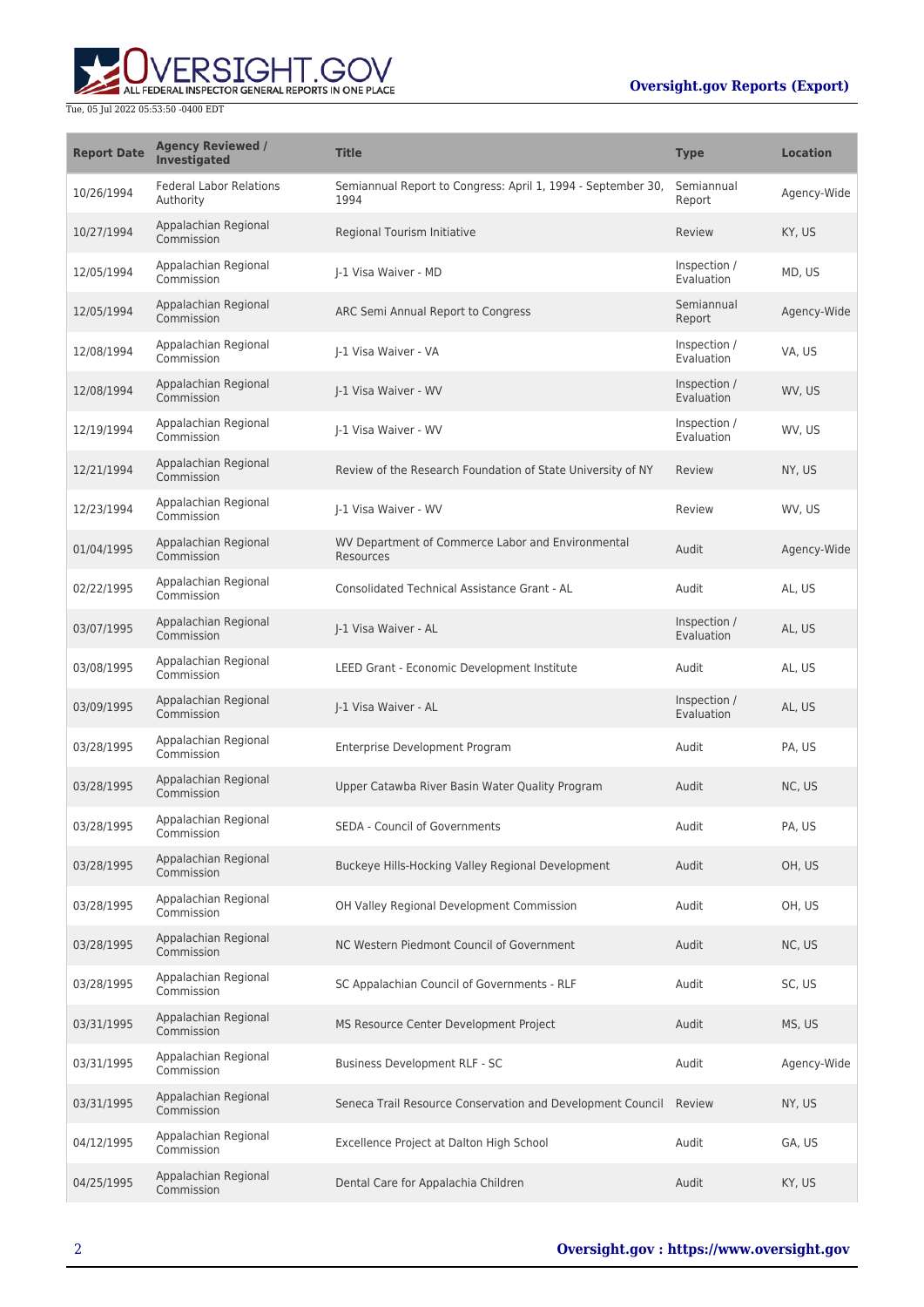## **Oversight.gov Reports (Export)**



| <b>Report Date</b> | <b>Agency Reviewed /</b><br><b>Investigated</b> | <b>Title</b>                                                                            | <b>Type</b>                | <b>Location</b> |
|--------------------|-------------------------------------------------|-----------------------------------------------------------------------------------------|----------------------------|-----------------|
| 04/27/1995         | Appalachian Regional<br>Commission              | Western MD Multi Bank Community Development Corporation                                 | Audit                      | MD, US          |
| 04/27/1995         | Appalachian Regional<br>Commission              | Western MD Community College Video Network                                              | Audit                      | MD, US          |
| 04/27/1995         | Appalachian Regional<br>Commission              | Tri-County Council for Western MD                                                       | Audit                      | MD, US          |
| 04/28/1995         | Appalachian Regional<br>Commission              | Building the Economic Cornerstone of WV                                                 | Review                     | WV, US          |
| 04/28/1995         | <b>Federal Labor Relations</b><br>Authority     | Semiannual Report to Congress: October 1, 1994 - March 31,<br>1995                      | Semiannual<br>Report       | Agency-Wide     |
| 05/01/1995         | Appalachian Regional<br>Commission              | Controls over Contracts/Grants with Expired Performance<br>Periods                      | Review                     | DC, US          |
| 05/02/1995         | Appalachian Regional<br>Commission              | NC Department of Administration - Consolidated Technical<br><b>Assistance Grant</b>     | Audit                      | NC, US          |
| 05/08/1995         | Appalachian Regional<br>Commission              | Review of Hindman Settlement School                                                     | Review                     | KY, US          |
| 05/18/1995         | Appalachian Regional<br>Commission              | ARC Semi Annual Report to Congress                                                      | Semiannual<br>Report       | Agency-Wide     |
| 06/05/1995         | Appalachian Regional<br>Commission              | Infrastructure Development for the 21st Century                                         | Audit                      | VA, US          |
| 06/20/1995         | Appalachian Regional<br>Commission              | Review of TN Center for Research and Development                                        | Review                     | TN. US          |
| 06/30/1995         | Appalachian Regional<br>Commission              | Full Time School/Summer Tutorial Program for Dyslexic<br>Students                       | Review                     | KY, US          |
| 07/11/1995         | Appalachian Regional<br>Commission              | NY State Summer Institutes Grant                                                        | Review                     | NY, US          |
| 08/01/1995         | Appalachian Regional<br>Commission              | <b>WV Telelearning Network</b>                                                          | Audit                      | WV, US          |
| 08/25/1995         | Appalachian Regional<br>Commission              | Review of Friendship House Inc.                                                         | Review                     | GA, US          |
| 09/25/1995         | Appalachian Regional<br>Commission              | Review of TN Department of Education Adult Literacy                                     | Review                     | Agency-Wide     |
| 09/26/1995         | Appalachian Regional<br>Commission              | Review of Ohio Department of Development, Appalachian<br>Industrial Re-training Project | Review                     | OH, US          |
| 09/28/1995         | Appalachian Regional<br>Commission              | Review of Health Care Information                                                       | Review                     | OH, US          |
| 09/30/1995         | Appalachian Regional<br>Commission              | Flexible Manufacturing Networks                                                         | Review                     | Agency-Wide     |
| 10/10/1995         | Appalachian Regional<br>Commission              | Review of Seedling Grants Program                                                       | Audit                      | KY, US          |
| 10/10/1995         | Appalachian Regional<br>Commission              | TN Department of Economic and Community Devlopment                                      | Audit                      | TN, US          |
| 11/03/1995         | Appalachian Regional<br>Commission              | ARC Semi Annual Report to Congress                                                      | Semiannual<br>Report       | Agency-Wide     |
| 11/29/1995         | Appalachian Regional<br>Commission              | RLF Enterprise Development Grants and Regional Incubator<br>Grant                       | Review                     | Agency-Wide     |
| 11/30/1995         | Appalachian Regional<br>Commission              | Rural Health Care Expansion Project                                                     | Review                     | WV, US          |
| 12/13/1995         | Appalachian Regional<br>Commission              | <b>Consolidated Technical Assistance Grant - NY</b>                                     | Audit                      | NY, US          |
| 12/15/1995         | Appalachian Regional<br>Commission              | J-1 Visa Waiver - KY                                                                    | Inspection /<br>Evaluation | KY, US          |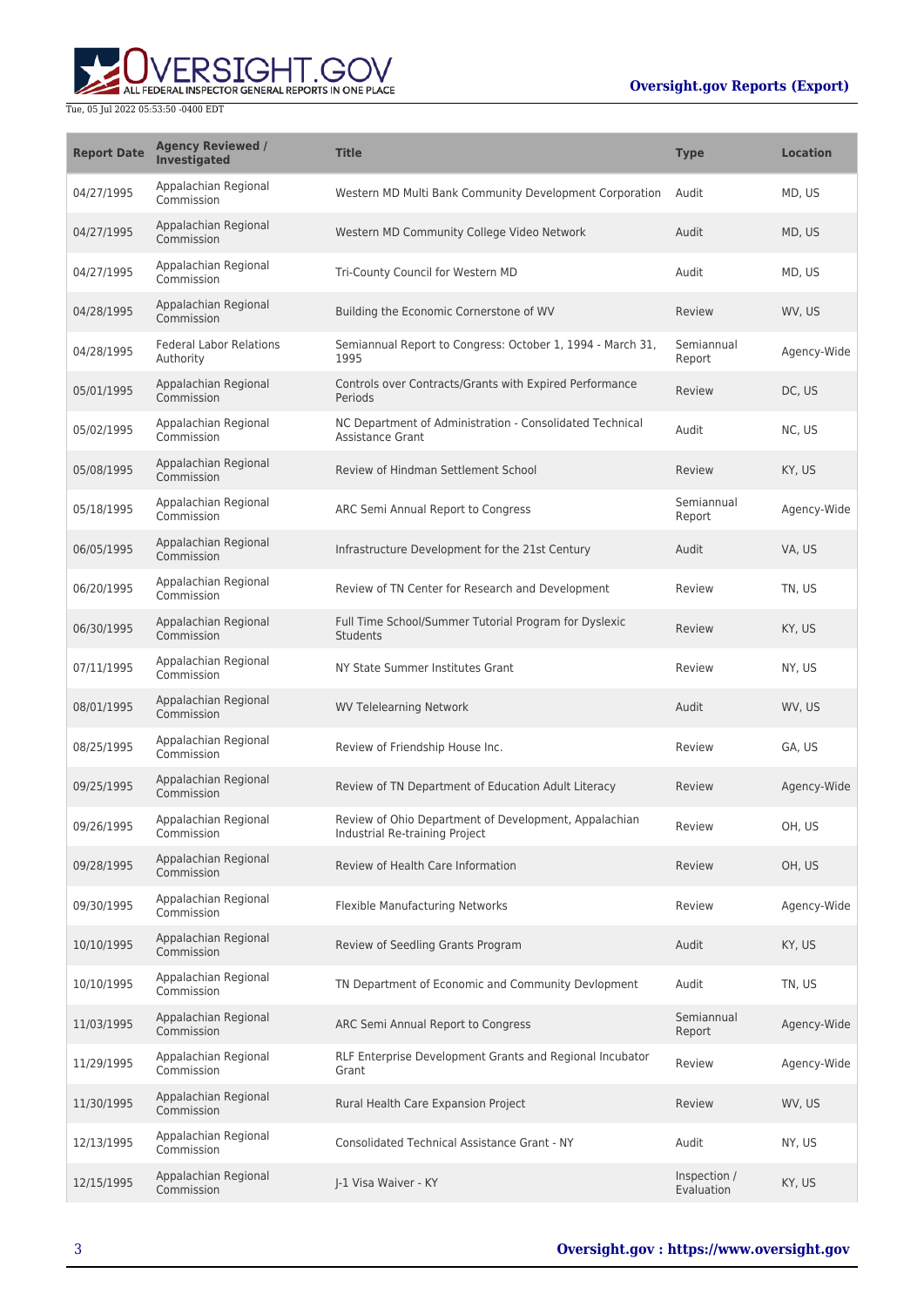

| <b>Report Date</b> | <b>Agency Reviewed /</b><br><b>Investigated</b> | <b>Title</b>                                                                                                         | <b>Type</b>                       | <b>Location</b>              |
|--------------------|-------------------------------------------------|----------------------------------------------------------------------------------------------------------------------|-----------------------------------|------------------------------|
| 12/15/1995         | Appalachian Regional<br>Commission              | I-1 Visa Waiver - WV                                                                                                 | Inspection /<br>Evaluation        | WV, US                       |
| 12/18/1995         | Appalachian Regional<br>Commission              | J-1 Visa Waiver - Survey Selected Health Care Providers                                                              | Inspection /<br>Evaluation        | Agency-Wide                  |
| 12/20/1995         | Appalachian Regional<br>Commission              | I-1 Visa Waiver - KY                                                                                                 | Inspection /<br>Evaluation        | KY, US                       |
| 12/21/1995         | Appalachian Regional<br>Commission              | Appalachian Workforce Development Project                                                                            | Audit                             | PA, US                       |
| 01/02/1996         |                                                 | 1993 CROP DISASTER PAYMENTS - BROOKS/JIM HOGG COS.,<br>TX                                                            | Audit                             |                              |
| 01/02/1996         | Appalachian Regional<br>Commission              | Memorandum Report on ARC Travel Vouchers and<br><b>Reimbursement Calculations</b>                                    | Inspection /<br>Evaluation        | DC, US                       |
| 01/17/1996         | Appalachian Regional<br>Commission              | Enhancing Manufacturing Competitiveness in Appalachia                                                                | Audit                             | OH, US                       |
| 02/28/1996         | Appalachian Regional<br>Commission              | Review of Onan Corporation Employee Training Program                                                                 | Audit                             | AL, US                       |
| 03/21/1996         | Appalachian Regional<br>Commission              | Response to Survey on Grantee Claims Processing                                                                      | Inspection /<br>Evaluation        | DC, US                       |
| 03/22/1996         | Appalachian Regional<br>Commission              | Interim Survey Report of ARC Grants Awarded for Industrial<br>Park Site Improvements                                 | Inspection /<br><b>Evaluation</b> | Agency-Wide                  |
| 03/26/1996         | Appalachian Regional<br>Commission              | Report on Research Foundation of SUNY Regional<br>Development Initiative to Enhance Manufacturing<br>Competitiveness | Review                            | NY, US                       |
| 03/27/1996         | Appalachian Regional<br>Commission              | Three River Waste Management Authority                                                                               | Audit                             | MS, US                       |
| 03/29/1996         | Appalachian Regional<br>Commission              | I-1 Visa Waiver - SC                                                                                                 | Inspection /<br>Evaluation        | SC, US                       |
| 04/03/1996         | Appalachian Regional<br>Commission              | J-1 Visa Waiver - SC                                                                                                 | Inspection /<br>Evaluation        | SC, US                       |
| 04/03/1996         | Appalachian Regional<br>Commission              | Cullman Water Reservoir Project                                                                                      | Audit                             | AL, US                       |
| 04/19/1996         | Appalachian Regional<br>Commission              | Review of Interactive Distance Learning Network                                                                      | Audit                             | AL, US                       |
| 04/29/1996         | <b>Federal Labor Relations</b><br>Authority     | Semiannual Report to Congress: October 1, 1995 - March 31,<br>1996                                                   | Semiannual<br>Report              | Agency-Wide                  |
| 05/01/1996         | Appalachian Regional<br>Commission              | Immunization Outreach Program for Appalachian Children                                                               | Audit                             | SC, US                       |
| 05/02/1996         | Appalachian Regional<br>Commission              | <b>Consolidated Technical Assistance Grant - MS</b>                                                                  | Audit                             | • MS, US<br>$\bullet$ MS, US |
| 05/05/1996         | Appalachian Regional<br>Commission              | Financial Statements and Single Audit Review - North Central<br><b>PA</b>                                            | Inspection /<br>Evaluation        | Agency-Wide                  |
| 05/15/1996         | Appalachian Regional<br>Commission              | WV Rural Development Council Empowerment Zone &<br><b>Enterprise Communities Program</b>                             | Audit                             | WV, US                       |
| 05/15/1996         | Appalachian Regional<br>Commission              | Kanawha County Schools Regulatory Training Center                                                                    | Audit                             | WV, US                       |
| 05/15/1996         | Appalachian Regional<br>Commission              | Alliance for the Arts                                                                                                | Audit                             | WV, US                       |
| 05/17/1996         | Appalachian Regional<br>Commission              | ARC Semi Annual Report to Congress                                                                                   | Semiannual<br>Report              | Agency-Wide                  |
| 05/29/1996         | Appalachian Regional<br>Commission              | ARC Memorandums of Understanding and Agreement                                                                       | Review                            | Agency-Wide                  |
| 06/14/1996         | Appalachian Regional<br>Commission              | NC Department of Human Resources                                                                                     | Audit                             | NC, US                       |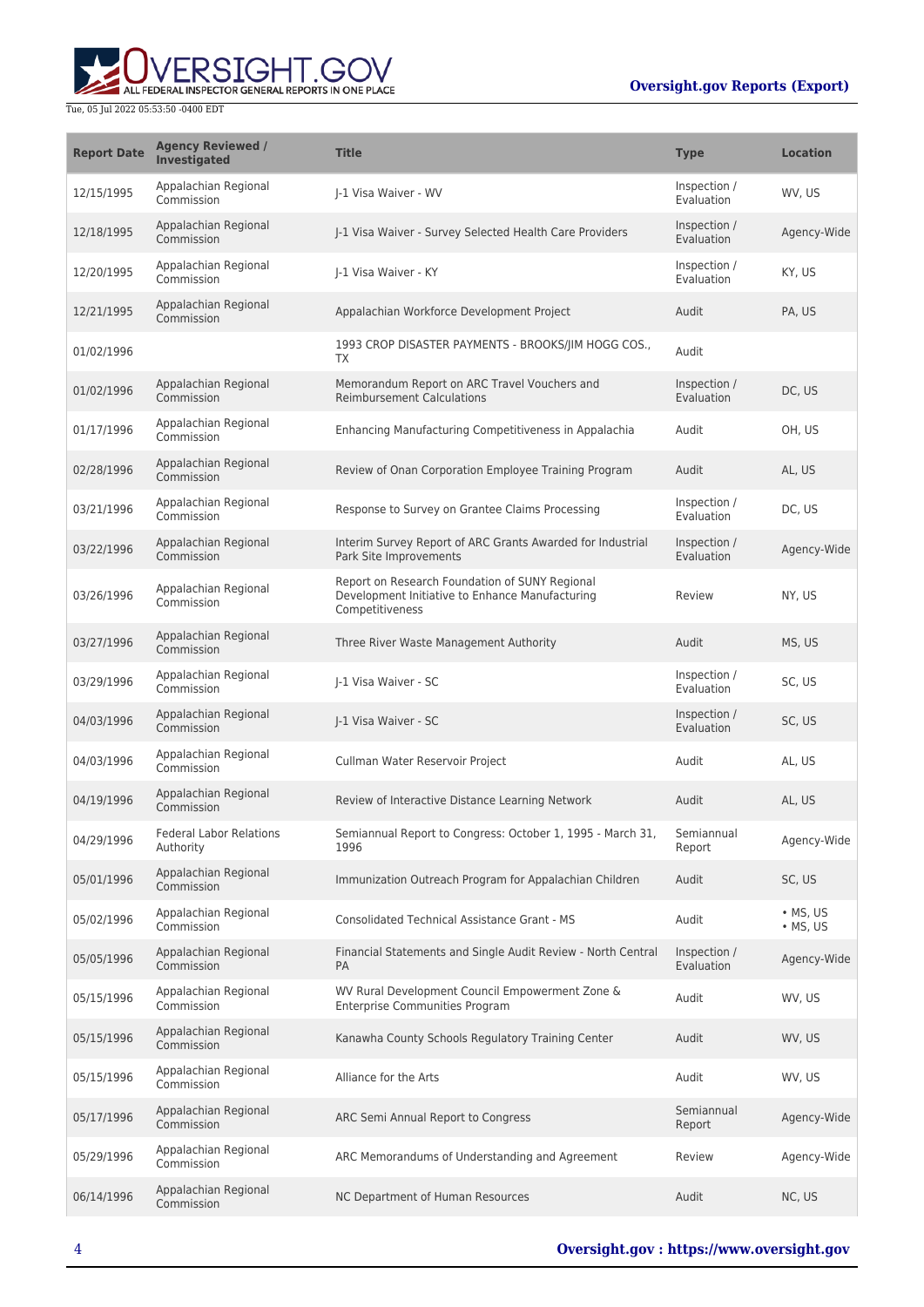

| <b>Report Date</b> | <b>Agency Reviewed /</b><br>Investigated | <b>Title</b>                                                                                      | <b>Type</b>                | <b>Location</b>                  |
|--------------------|------------------------------------------|---------------------------------------------------------------------------------------------------|----------------------------|----------------------------------|
| 07/12/1996         | Appalachian Regional<br>Commission       | Towns County Drop-out Prevention Project                                                          | Audit                      | GA, US                           |
| 07/19/1996         | Appalachian Regional<br>Commission       | Murray County Apprenticeship Program                                                              | Audit                      | GA, US                           |
| 07/25/1996         | Appalachian Regional<br>Commission       | Volunteers for Communities Program                                                                | Audit                      | VA, US                           |
| 07/30/1996         | Appalachian Regional<br>Commission       | Consolidated Technical Assistance Grant - PA                                                      | Audit                      | PA, US                           |
| 07/31/1996         | Appalachian Regional<br>Commission       | Whitfield County Apprenticeship Program                                                           | Audit                      | GA, US                           |
| 07/31/1996         | Appalachian Regional<br>Commission       | <b>Review of Status of Service Contracts</b>                                                      | Review                     | DC, US                           |
| 08/01/1996         | Appalachian Regional<br>Commission       | Controls over Contracts/Grants with Expired Performance<br>Periods                                | Review                     | DC, US                           |
| 08/02/1996         | Appalachian Regional<br>Commission       | I-1 Visa Waiver - GA                                                                              | Inspection /<br>Evaluation | GA, US                           |
| 08/16/1996         | Appalachian Regional<br>Commission       | Southern Technology Council                                                                       | Review                     | Agency-Wide                      |
| 08/16/1996         | Appalachian Regional<br>Commission       | Southern Growth Policies Board                                                                    | Audit                      | Agency-Wide                      |
| 08/16/1996         | Appalachian Regional<br>Commission       | Southern Technology Council                                                                       | Review                     | Agency-Wide                      |
| 08/27/1996         | Appalachian Regional<br>Commission       | Digitization of Cadastral Maps                                                                    | Review                     | VA, US                           |
| 08/27/1996         | Appalachian Regional<br>Commission       | Southern Tier East Regional Development Board - NY                                                | Audit                      | NY, US                           |
| 08/28/1996         | Appalachian Regional<br>Commission       | MD Department of Business and Economic Development                                                | Audit                      | MD, US                           |
| 08/28/1996         | Appalachian Regional<br>Commission       | Report of Applying Agreed-Upon Procedures - MD Department<br>of Business and Economic Development | Audit                      | MD, US                           |
| 08/30/1996         | Appalachian Regional<br>Commission       | LDD and the Multi-County Shared and Distributed GIS System                                        | Audit                      | VA, US                           |
| 09/08/1996         |                                          | <b>EMERGENCY FEED PROGRAM IN TEXAS</b>                                                            | Audit                      |                                  |
| 09/11/1996         | Appalachian Regional<br>Commission       | Report of Applying Agreed-Upon Procedures - Concord College Audit                                 |                            | WV. US                           |
| 09/17/1996         | Appalachian Regional<br>Commission       | Local Affiliate Matching Grant Program                                                            | Audit                      | KY, US                           |
| 09/23/1996         | Appalachian Regional<br>Commission       | Memorandum Report on the Review of the Regional VI<br>Planning and Development Council            | Audit                      | WV, US                           |
| 09/30/1996         | Appalachian Regional<br>Commission       | I-1 Visa Waiver - MS                                                                              | Inspection /<br>Evaluation | $\cdot$ TN, US<br>$\cdot$ TN, US |
| 09/30/1996         | Appalachian Regional<br>Commission       | America's Scenic Triangle Tourism Inititative                                                     | Audit                      | TN, US                           |
| 09/30/1996         | Appalachian Regional<br>Commission       | Enterprise Development Program                                                                    | Audit                      | PA, US                           |
| 09/30/1996         | Appalachian Regional<br>Commission       | Accelerated Grinder Trainer Program                                                               | Audit                      | PA, US                           |
| 09/30/1996         | Appalachian Regional<br>Commission       | Administrative Grant and Enterprise Development Grant                                             | Audit                      | PA, US                           |
| 10/01/1996         | Appalachian Regional<br>Commission       | Review of Jesse Owens Memorial Park Project                                                       | Review                     | AL, US                           |
| 10/10/1996         | Appalachian Regional<br>Commission       | Review of Tourism Project                                                                         | Audit                      | MS, US                           |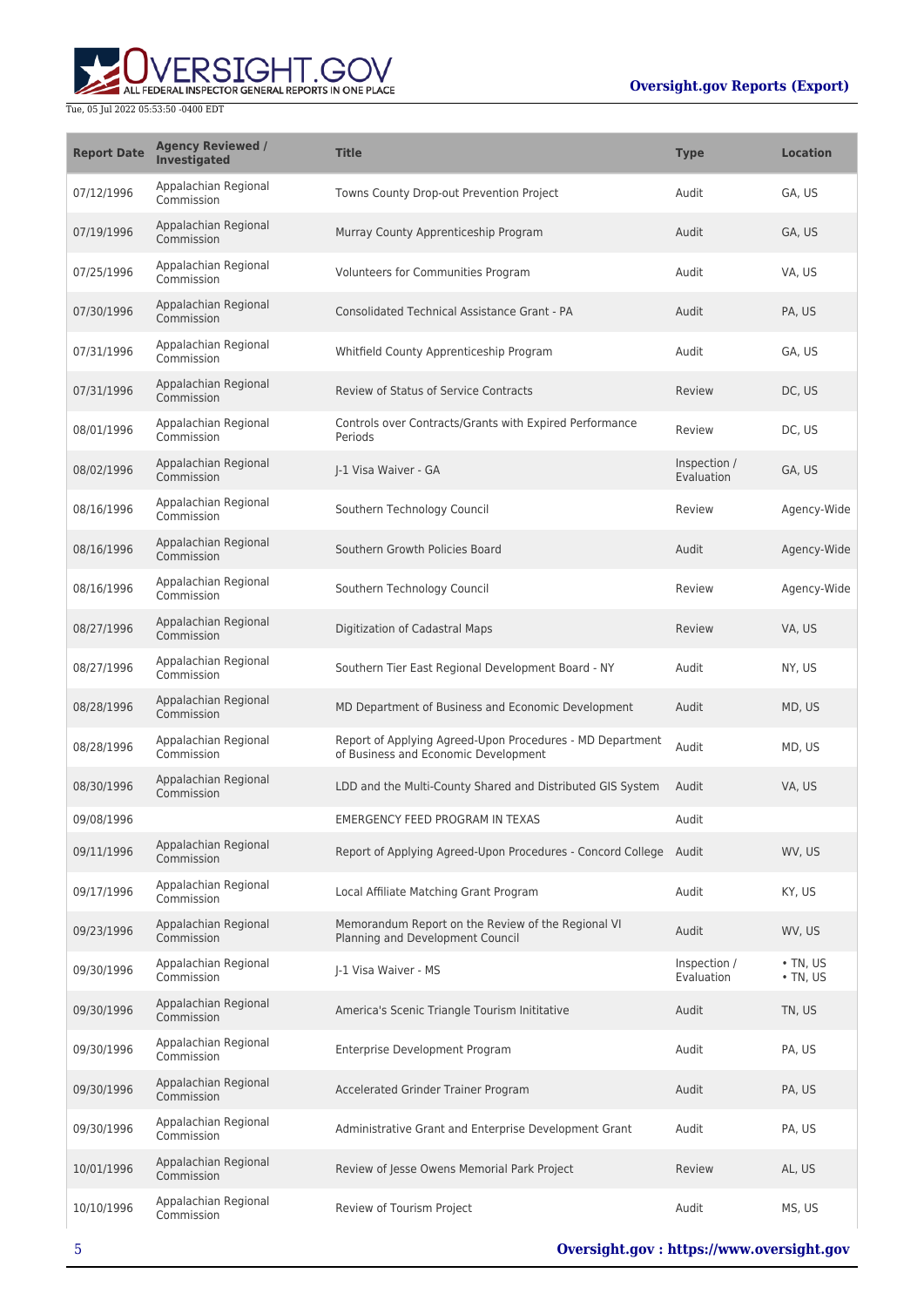

| <b>Report Date</b> | <b>Agency Reviewed /</b><br>Investigated    | <b>Title</b>                                                                        | <b>Type</b>                | <b>Location</b> |
|--------------------|---------------------------------------------|-------------------------------------------------------------------------------------|----------------------------|-----------------|
| 10/11/1996         | Appalachian Regional<br>Commission          | Implementation of the Family Center                                                 | Audit                      | PA, US          |
| 10/15/1996         | Appalachian Regional<br>Commission          | Alliance for Manufacturing Competitiveness Phase II                                 | Audit                      | NY, US          |
| 10/18/1996         | Appalachian Regional<br>Commission          | Municipal Partnership Demonstration                                                 | Audit                      | NY, US          |
| 10/18/1996         | Appalachian Regional<br>Commission          | Rail Line Preservation                                                              | Audit                      | NY, US          |
| 10/18/1996         | Appalachian Regional<br>Commission          | Southern Tier West Regional Planning and Development                                | Audit                      | NY, US          |
| 10/22/1996         | Appalachian Regional<br>Commission          | I-1 Visa Waiver - MS                                                                | Inspection /<br>Evaluation | Agency-Wide     |
| 10/25/1996         | Appalachian Regional<br>Commission          | J-1 Waiver Program MDO Medical Services, Inc.                                       | Inspection /<br>Evaluation | Agency-Wide     |
| 10/25/1996         | Appalachian Regional<br>Commission          | <b>Housing Technical Assistance</b>                                                 | Audit                      | NY, US          |
| 10/29/1996         | Appalachian Regional<br>Commission          | Memorandum on Concord College WV                                                    | Audit                      | WV, US          |
| 10/31/1996         | <b>Federal Labor Relations</b><br>Authority | Semiannual Report to Congress: April 1, 1996 - September 30,<br>1996                | Semiannual<br>Report       | Agency-Wide     |
| 11/01/1996         | Appalachian Regional<br>Commission          | J-1 Visa Waiver - SC                                                                | Inspection /<br>Evaluation | SC, US          |
| 11/29/1996         | Appalachian Regional<br>Commission          | ARC Semi Annual Report to Congress                                                  | Semiannual<br>Report       | Agency-Wide     |
| 12/23/1996         | Appalachian Regional<br>Commission          | Development of long term strategic for economic<br>development                      | Audit                      | KY, US          |
| 01/07/1997         | Appalachian Regional<br>Commission          | Review of Equipment Purchase with ARC Grant Funds                                   | Inspection /<br>Evaluation | SC, US          |
| 01/14/1997         | Appalachian Regional<br>Commission          | Newborn Screening Project                                                           | Audit                      | AL, US          |
| 01/28/1997         | Appalachian Regional<br>Commission          | Home Health Telecommunications Project & Nurse<br>Practitioner Telemedicine Project | Audit                      | SC, US          |
| 02/18/1997         | Appalachian Regional<br>Commission          | J-1 Visa Waiver - KY                                                                | Inspection /<br>Evaluation | KY, US          |
| 02/20/1997         | Appalachian Regional<br>Commission          | Report on Applying Agreed Upon Procedures to NC<br>Department of Administration     | Audit                      | NC, US          |
| 02/20/1997         | Appalachian Regional<br>Commission          | Report of Applying Agreed-Upon Procedures - NC Department<br>of Administration      | Audit                      | NC, US          |
| 03/03/1997         | Appalachian Regional<br>Commission          | Cooperative Tourism Marketing Program to Attract German<br><b>Travelers</b>         | Audit                      | OH, US          |
| 03/12/1997         | Appalachian Regional<br>Commission          | Heritage Corridor Project                                                           | Audit                      | SC, US          |
| 03/19/1997         | Appalachian Regional<br>Commission          | Development Support System                                                          | Audit                      | SC, US          |
| 03/19/1997         | Appalachian Regional<br>Commission          | Library Telecommunications/Computer Network Project                                 | Audit                      | SC, US          |
| 03/26/1997         | Appalachian Regional<br>Commission          | Update Report on Controls and Contacts with Expired<br><b>Performance Periods</b>   | Inspection /<br>Evaluation | DC, US          |
| 04/28/1997         | Appalachian Regional<br>Commission          | Community Oriented Health Care Project - Financial<br>Statement                     | Audit                      | WV, US          |
| 04/28/1997         | Appalachian Regional<br>Commission          | Land Use Plan                                                                       | Audit                      | PA, US          |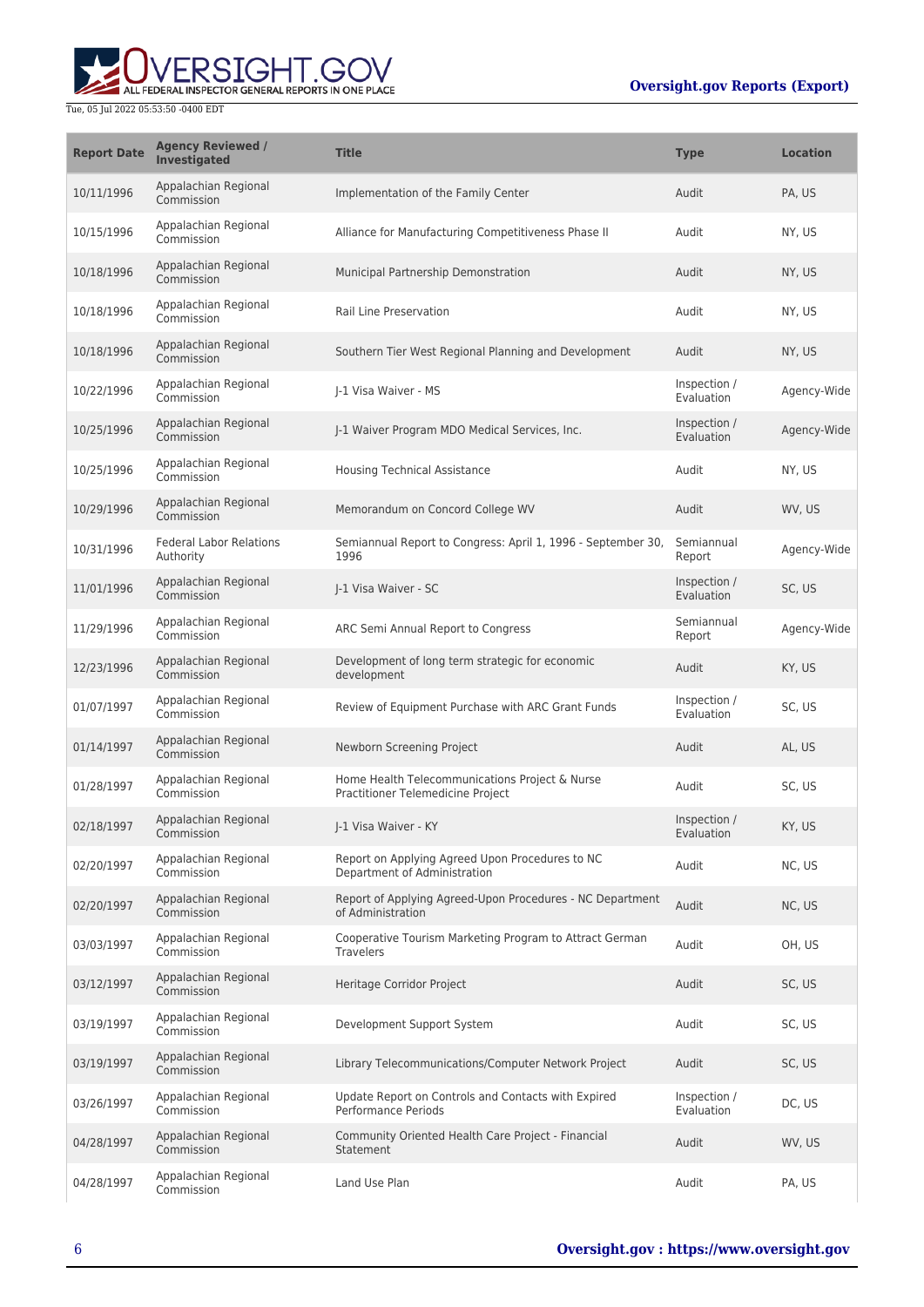# ALL FEDERAL INSPECTOR GENERAL REPORTS IN ONE PLACE Tue, 05 Jul 2022 05:53:50 -0400 EDT

| <b>Report Date</b> | <b>Agency Reviewed /</b><br>Investigated    | <b>Title</b>                                                                 | <b>Type</b>                | <b>Location</b> |
|--------------------|---------------------------------------------|------------------------------------------------------------------------------|----------------------------|-----------------|
| 04/28/1997         | Appalachian Regional<br>Commission          | Geotechnical Study for Construction of the Crystal Lake Dam<br>and Reservoir | Audit                      | KY, US          |
| 04/28/1997         | Appalachian Regional<br>Commission          | The Launching Pad - A Business Planning Center                               | Audit                      | KY, US          |
| 04/30/1997         | <b>Federal Labor Relations</b><br>Authority | Semiannual Report to Congress: October 1, 1996 - March 31,<br>1997           | Semiannual<br>Report       | Agency-Wide     |
| 05/07/1997         | Appalachian Regional<br>Commission          | Technology Learning Center for Workforce Academy                             | Audit                      | GA, US          |
| 05/15/1997         | Appalachian Regional<br>Commission          | Technology for Literacy Program Phase II                                     | Audit                      | GA, US          |
| 05/22/1997         | Appalachian Regional<br>Commission          | ARC Semi Annual Report to Congress                                           | Semiannual<br>Report       | Agency-Wide     |
| 05/27/1997         | Appalachian Regional<br>Commission          | MD Department of Transportation State Highway<br>Administration              | Audit                      | MD, US          |
| 07/02/1997         | Appalachian Regional<br>Commission          | Development of a Strategic Vision for the Economy of the<br>state            | Audit                      | TN, US          |
| 07/09/1997         | Appalachian Regional<br>Commission          | Technology 2020                                                              | Audit                      | TN, US          |
| 07/21/1997         | Appalachian Regional<br>Commission          | Consolidated Technical Assistance Grant - KY                                 | Audit                      | KY, US          |
| 07/25/1997         | Appalachian Regional<br>Commission          | KY Appalachia Task Force Strategic Planning Initiative                       | Audit                      | KY, US          |
| 07/29/1997         | Appalachian Regional<br>Commission          | Enhancing Microcomputer Capacity for Improved Capital<br>Planning            | Audit                      | NY, US          |
| 07/31/1997         | Appalachian Regional<br>Commission          | Rural NY Health Network Project                                              | Audit                      | NY, US          |
| 08/04/1997         | Appalachian Regional<br>Commission          | Regional Geographic Information System                                       | Audit                      | PA, US          |
| 08/04/1997         | Appalachian Regional<br>Commission          | Sustainable Communities Initiative                                           | Audit                      | KY, US          |
| 08/13/1997         | Appalachian Regional<br>Commission          | Advanced Manufacturing Resource Center                                       | Audit                      | NY, US          |
| 08/21/1997         | Appalachian Regional<br>Commission          | Memorandum Report on Contracting and Procurement<br><b>Practices</b>         | Audit                      | PA, US          |
| 08/27/1997         | Appalachian Regional<br>Commission          | Base Quality System Development and Implementation<br>Project                | Audit                      | NY, US          |
| 09/10/1997         | Appalachian Regional<br>Commission          | J-1 Visa Waiver - AL                                                         | Inspection /<br>Evaluation | AL, US          |
| 09/16/1997         | Appalachian Regional<br>Commission          | Status of Chautaugua County Industrial Development Agency                    | Audit                      | Agency-Wide     |
| 09/23/1997         | Appalachian Regional<br>Commission          | Workforce Development Project                                                | Audit                      | PA, US          |
| 09/23/1997         | Appalachian Regional<br>Commission          | State Wide Manufacturing Marketing Network                                   | Audit                      | PA, US          |
| 09/30/1997         | Appalachian Regional<br>Commission          | J-1 Visa Waiver - WV                                                         | Inspection /<br>Evaluation | WV, US          |
| 10/21/1997         | Appalachian Regional<br>Commission          | ARC FY 2007 Financial Management System                                      | Inspection /<br>Evaluation | DC, US          |
| 10/31/1997         | <b>Federal Labor Relations</b><br>Authority | Semiannual Report to Congress: April 1, 1997 - September 30,<br>1997         | Semiannual<br>Report       | Agency-Wide     |
| 11/18/1997         | Appalachian Regional<br>Commission          | Review of Northeast AL Manufacturing Technology<br>Consortium                | Audit                      | AL, US          |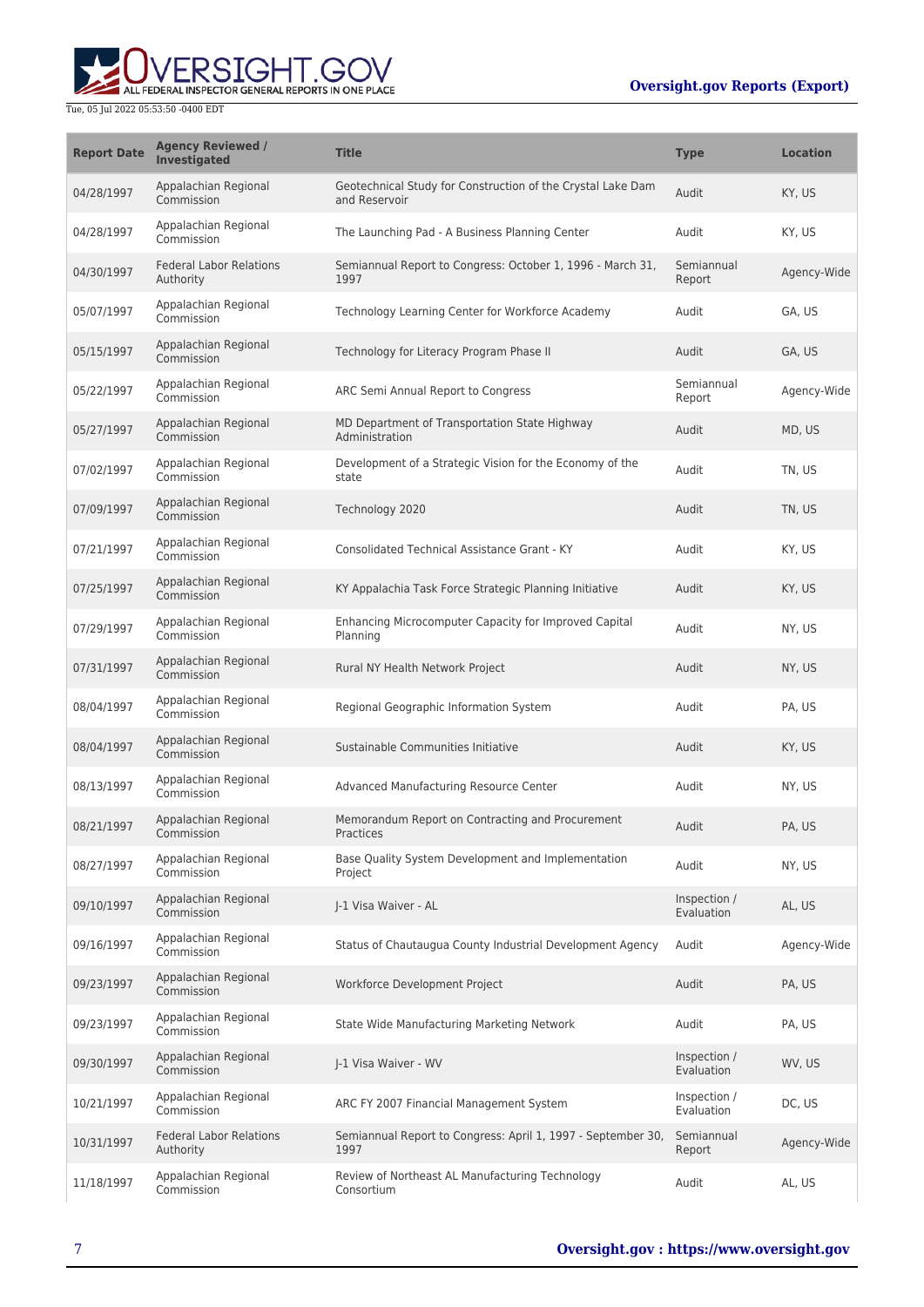

| <b>Report Date</b> | <b>Agency Reviewed /</b><br>Investigated | <b>Title</b>                                                                                 | <b>Type</b>                | <b>Location</b> |
|--------------------|------------------------------------------|----------------------------------------------------------------------------------------------|----------------------------|-----------------|
| 11/20/1997         | Appalachian Regional<br>Commission       | Distance Learning Expansion Project                                                          | Audit                      | MD, US          |
| 11/20/1997         | Appalachian Regional<br>Commission       | Integrated Microscope Facility                                                               | Audit                      | MD, US          |
| 11/25/1997         | Appalachian Regional<br>Commission       | ARC Semi Annual Report to Congress                                                           | Semiannual<br>Report       | Agency-Wide     |
| 11/27/1997         | Appalachian Regional<br>Commission       | High Performance Computing Equipment for Industry and<br>Academia                            | Audit                      | MD, US          |
| 12/18/1997         | Appalachian Regional<br>Commission       | <b>Consolidated Technical Assistance Grant - PA</b>                                          | Audit                      | PA, US          |
| 12/31/1997         | Appalachian Regional<br>Commission       | Tri-County Council for Western MD                                                            | Audit                      | MD, US          |
| 01/08/1998         | Appalachian Regional<br>Commission       | Review of Leadership and Civic Infrastructure Initiative Project Audit                       |                            | MS, US          |
| 01/12/1998         | Appalachian Regional<br>Commission       | Technology Development Incubator                                                             | Audit                      | SC, US          |
| 01/13/1998         | Appalachian Regional<br>Commission       | <b>Consolidated Technical Assistance Grant - TN</b>                                          | Audit                      | TN, US          |
| 01/16/1998         | Appalachian Regional<br>Commission       | International Business Development in Appalachia TN                                          | Audit                      | TN, US          |
| 02/02/1998         | Appalachian Regional<br>Commission       | Internal Strategic Planning                                                                  | Audit                      | AL, US          |
| 02/04/1998         | Appalachian Regional<br>Commission       | J-1 Visa Waiver - NC                                                                         | Inspection /<br>Evaluation | Agency-Wide     |
| 02/13/1998         | Appalachian Regional<br>Commission       | Morehead State University/St. Clair Medical Center Child Care<br>Center                      | Audit                      | GA, US          |
| 02/13/1998         | Appalachian Regional<br>Commission       | Historic Resource Development Project                                                        | Audit                      | KY, US          |
| 02/26/1998         | Appalachian Regional<br>Commission       | Report of Applying Agreed-Upon Procedures - Appalachian<br>School of Law                     | Audit                      | VA, US          |
| 02/26/1998         | Appalachian Regional<br>Commission       | VA Department of Housing and Community Development                                           | Audit                      | VA, US          |
| 02/28/1998         | Office of Personnel<br>Management        | Report on the Use of Silent PPOs In The Federal Employees<br>Health Benefits Program         | Other                      |                 |
| 03/10/1998         | Appalachian Regional<br>Commission       | Marketing and Business Expansion Program                                                     | Audit                      | PA, US          |
| 03/11/1998         | Appalachian Regional<br>Commission       | Report of Applying Agreed-Upon Procedures                                                    | Audit                      | WV, US          |
| 03/12/1998         | Appalachian Regional<br>Commission       | Manufacturing Assistance Center                                                              | Audit                      | PA, US          |
| 03/13/1998         | Appalachian Regional<br>Commission       | Clay County Board of Health                                                                  | Audit                      | WV, US          |
| 03/16/1998         | Appalachian Regional<br>Commission       | J-1 Visa Waiver - TN                                                                         | Inspection /<br>Evaluation | Agency-Wide     |
| 03/17/1998         | Appalachian Regional<br>Commission       | Report of Applying Agreed-Upon Procedures - The Economic<br>Planning and Development Council | Audit                      | PA, US          |
| 03/18/1998         | Appalachian Regional<br>Commission       | J-1 Visa Waiver - GA                                                                         | Inspection /<br>Evaluation | GA, US          |
| 03/20/1998         | Appalachian Regional<br>Commission       | Report of Applying Agreed-Upon Procedures - The PA State<br>University                       | Audit                      | PA, US          |
| 03/25/1998         | Appalachian Regional<br>Commission       | Textile and Carpet Information Exchange Service<br>Demonstration                             | Audit                      | GA, US          |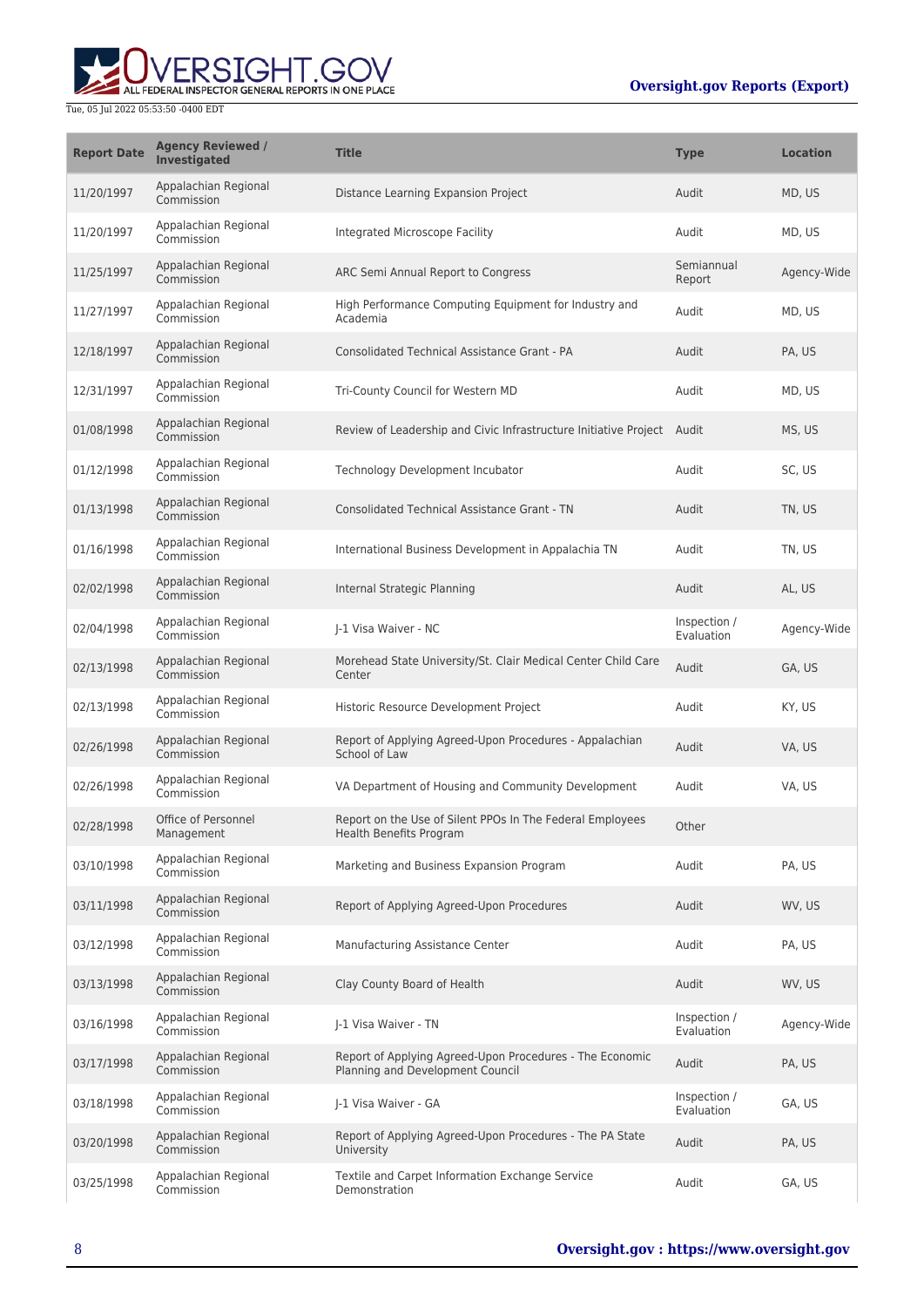

| <b>Report Date</b> | <b>Agency Reviewed /</b><br><b>Investigated</b> | <b>Title</b>                                                                        | <b>Type</b>                | <b>Location</b> |
|--------------------|-------------------------------------------------|-------------------------------------------------------------------------------------|----------------------------|-----------------|
| 03/26/1998         | Appalachian Regional<br>Commission              | Survey Report of ARC Grants Awarded for infrastructure<br>Project                   | Inspection /<br>Evaluation | DC, US          |
| 03/31/1998         | Appalachian Regional<br>Commission              | Customized Industrial Training                                                      | Audit                      | TN, US          |
| 03/31/1998         | Appalachian Regional<br>Commission              | DeKalb Solid Waste Landfill                                                         | Audit                      | MS, US          |
| 03/31/1998         | Appalachian Regional<br>Commission              | Kemper County Lake Assess Road                                                      | Audit                      | MS, US          |
| 03/31/1998         | Appalachian Regional<br>Commission              | Community Oriented Health Care Project                                              | Audit                      | WV, US          |
| 04/08/1998         | Appalachian Regional<br>Commission              | Report of Applying Agreed-Upon Procedures - Fay-Penn<br>Economic CouncilDecelopment | Audit                      | PA, US          |
| 04/13/1998         | <b>Federal Labor Relations</b><br>Authority     | Semiannual Report to Congress: October 1, 1997 - March 31,<br>1998                  | Semiannual<br>Report       | Agency-Wide     |
| 04/15/1998         | Appalachian Regional<br>Commission              | Deleware-Chenango-Madison-Otsego Career Academy                                     | Audit                      | NY, US          |
| 04/15/1998         | Appalachian Regional<br>Commission              | Northwest PA Regional Planning and Development<br>Commission                        | Audit                      | PA, US          |
| 04/15/1998         | Appalachian Regional<br>Commission              | Phase I, Equipment Project                                                          | Audit                      | KY, US          |
| 04/17/1998         | Appalachian Regional<br>Commission              | Big Sandy Telecommunications Center Phases I                                        | Audit                      | KY, US          |
| 04/24/1998         | Appalachian Regional<br>Commission              | Internationalization of KY Appalachian Counties                                     | Audit                      | KY, US          |
| 04/30/1998         | Appalachian Regional<br>Commission              | ARC Semi Annual Report to Congress                                                  | Semiannual<br>Report       | Agency-Wide     |
| 05/04/1998         | Appalachian Regional<br>Commission              | International Development Enhancement and Expansion<br>Project                      | Audit                      | WV, US          |
| 05/20/1998         | Appalachian Regional<br>Commission              | North GA Waste Management Project                                                   | Audit                      | GA, US          |
| 06/01/1998         | Appalachian Regional<br>Commission              | AL Export - A Targeted Export Assistance and Management<br><b>Training Program</b>  | Audit                      | AL, US          |
| 06/17/1998         | Appalachian Regional<br>Commission              | I-1 Visa Waiver - VA                                                                | Inspection /<br>Evaluation | Agency-Wide     |
| 06/18/1998         | Appalachian Regional<br>Commission              | J-1 Visa Waiver - AL                                                                | Inspection /<br>Evaluation | Agency-Wide     |
| 07/07/1998         | Appalachian Regional<br>Commission              | J-1 Visa Waiver - KY                                                                | Inspection /<br>Evaluation | Agency-Wide     |
| 08/07/1998         | Appalachian Regional<br>Commission              | Consolidated Technical Assistance Grant - OH                                        | Audit                      | OH, US          |
| 08/10/1998         | Appalachian Regional<br>Commission              | J-1 Visa Waiver - OH                                                                | Inspection /<br>Evaluation | Agency-Wide     |
| 08/19/1998         | Appalachian Regional<br>Commission              | Interagency Day Care Center Project                                                 | Audit                      | OH, US          |
| 08/25/1998         | Appalachian Regional<br>Commission              | Controls over Contracts/Grants with Expired Performance<br>Periods                  | Inspection /<br>Evaluation | DC, US          |
| 09/22/1998         | Appalachian Regional<br>Commission              | Rural Action Leadership and Civic Development Inititative                           | Audit                      | OH, US          |
| 09/22/1998         | Appalachian Regional<br>Commission              | Review of Funds for Appalachian Industrial Retraining                               | Audit                      | OH, US          |
| 10/06/1998         | Appalachian Regional<br>Commission              | J-1 Visa Waiver - PA                                                                | Inspection /<br>Evaluation | Agency-Wide     |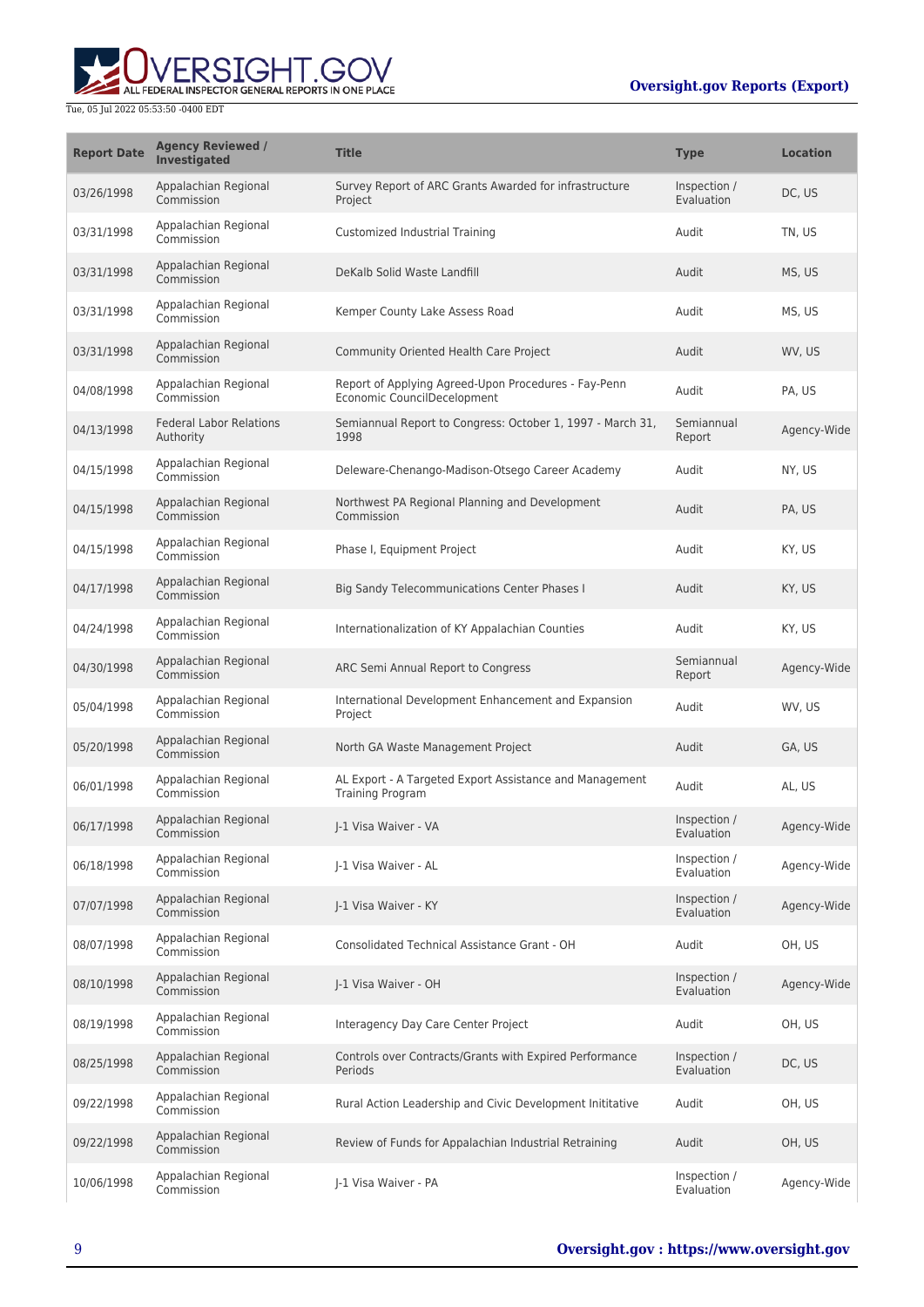## ERSIGHT.GOV ALL FEDERAL INSPECTOR GENERAL REPORTS IN ONE PLACE

#### Tue, 05 Jul 2022 05:53:50 -0400 EDT

### **Oversight.gov Reports (Export)**

| <b>Report Date</b> | <b>Agency Reviewed /</b><br>Investigated    | <b>Title</b>                                                                                                                   | <b>Type</b>                | <b>Location</b>              |
|--------------------|---------------------------------------------|--------------------------------------------------------------------------------------------------------------------------------|----------------------------|------------------------------|
| 10/15/1998         | Appalachian Regional<br>Commission          | I-1 Visa Waiver - NY                                                                                                           | Inspection /<br>Evaluation | Agency-Wide                  |
| 10/30/1998         | <b>Federal Labor Relations</b><br>Authority | Semiannual Report to Congress: April 1, 1998 - September 30,<br>1998                                                           | Semiannual<br>Report       | Agency-Wide                  |
| 11/20/1998         | Appalachian Regional<br>Commission          | Enhancement of Business School Technology                                                                                      | Audit                      | MD, US                       |
| 11/20/1998         | Appalachian Regional<br>Commission          | Tri-Cities Appalachian International Trading Network                                                                           | Audit                      | TN, US                       |
| 11/20/1998         | Appalachian Regional<br>Commission          | ARC Semi Annual Report to Congress                                                                                             | Semiannual<br>Report       | Agency-Wide                  |
| 12/02/1998         | Appalachian Regional<br>Commission          | Appalachian International Business Center                                                                                      | Audit                      | NC, US                       |
| 02/23/1999         | Appalachian Regional<br>Commission          | <b>Consolidated Technical Assistance Grant - MS</b>                                                                            | Audit                      | $\bullet$ MS, US<br>• MS, US |
| 02/26/1999         | Appalachian Regional<br>Commission          | Review Report on Buckhorn Leadership Initiative                                                                                | Audit                      | KY, US                       |
| 03/10/1999         | Appalachian Regional<br>Commission          | Lake Cumberland Regional Justice and Victims Advocacy<br>Project                                                               | Audit                      | KY, US                       |
| 03/17/1999         | Appalachian Regional<br>Commission          | Controls over Contracts/Grants with Expired Performance<br>Periods                                                             | Inspection /<br>Evaluation | DC, US                       |
| 03/22/1999         | Appalachian Regional<br>Commission          | Review of Economic Development Information System                                                                              | Audit                      | SC, US                       |
| 03/22/1999         | Appalachian Regional<br>Commission          | Review of Telecommunications Adding Rural Counties to<br>AppNet                                                                | Audit                      | SC, US                       |
| 03/22/1999         | Appalachian Regional<br>Commission          | Review of Internet Training Facilities Project                                                                                 | Audit                      | SC, US                       |
| 03/24/1999         | Appalachian Regional<br>Commission          | Review of Science and Math to go Project                                                                                       | Audit                      | SC, US                       |
| 03/25/1999         | Appalachian Regional<br>Commission          | Review of the McCreary County Educational Development<br>Foundation                                                            | Audit                      | KY, US                       |
| 03/31/1999         | Office of Personnel<br>Management           | Semiannual Report to Congress October 1, 1998 - March 31,<br>1999                                                              | Semiannual<br>Report       | Agency-Wide                  |
| 03/31/1999         | Appalachian Regional<br>Commission          | Review of The Presbyterian Child Welfare Agency - Breathitt<br>Montessori Pre-School Relocation                                | Audit                      | KY, US                       |
| 03/31/1999         | Appalachian Regional<br>Commission          | Review of The Presbyterian Child Welfare Agency                                                                                | Audit                      | KY. US                       |
| 04/14/1999         | <b>Federal Labor Relations</b><br>Authority | Management Letter- Reviewing and Revising Pre 1995<br>Delegations of Authority, Memoranda of Understanding and<br>Instructions | Other                      | Agency-Wide                  |
| 04/22/1999         | Appalachian Regional<br>Commission          | J-1 Visa Waiver - AL                                                                                                           | Inspection /<br>Evaluation | Agency-Wide                  |
| 04/30/1999         | Appalachian Regional<br>Commission          | <b>GA RLF</b>                                                                                                                  | Audit                      | GA, US                       |
| 04/30/1999         | <b>Federal Labor Relations</b><br>Authority | Semiannual Report to Congress: October 1, 1998 - March 31,<br>1999                                                             | Semiannual<br>Report       | Agency-Wide                  |
| 05/05/1999         | Appalachian Regional<br>Commission          | Review of AL Strategic Plan for Telecommunications                                                                             | Audit                      | AL, US                       |
| 05/05/1999         | Appalachian Regional<br>Commission          | Review of Consolidated Technical Assistance Program                                                                            | Audit                      | AL, US                       |
| 05/14/1999         | Appalachian Regional<br>Commission          | Review of Debkilb County Tourism/Business Development<br>Center                                                                | Audit                      | AL, US                       |
| 05/26/1999         | Appalachian Regional<br>Commission          | Survey Report - Review of Jefferson County Distance Learning                                                                   | Audit                      | AL, US                       |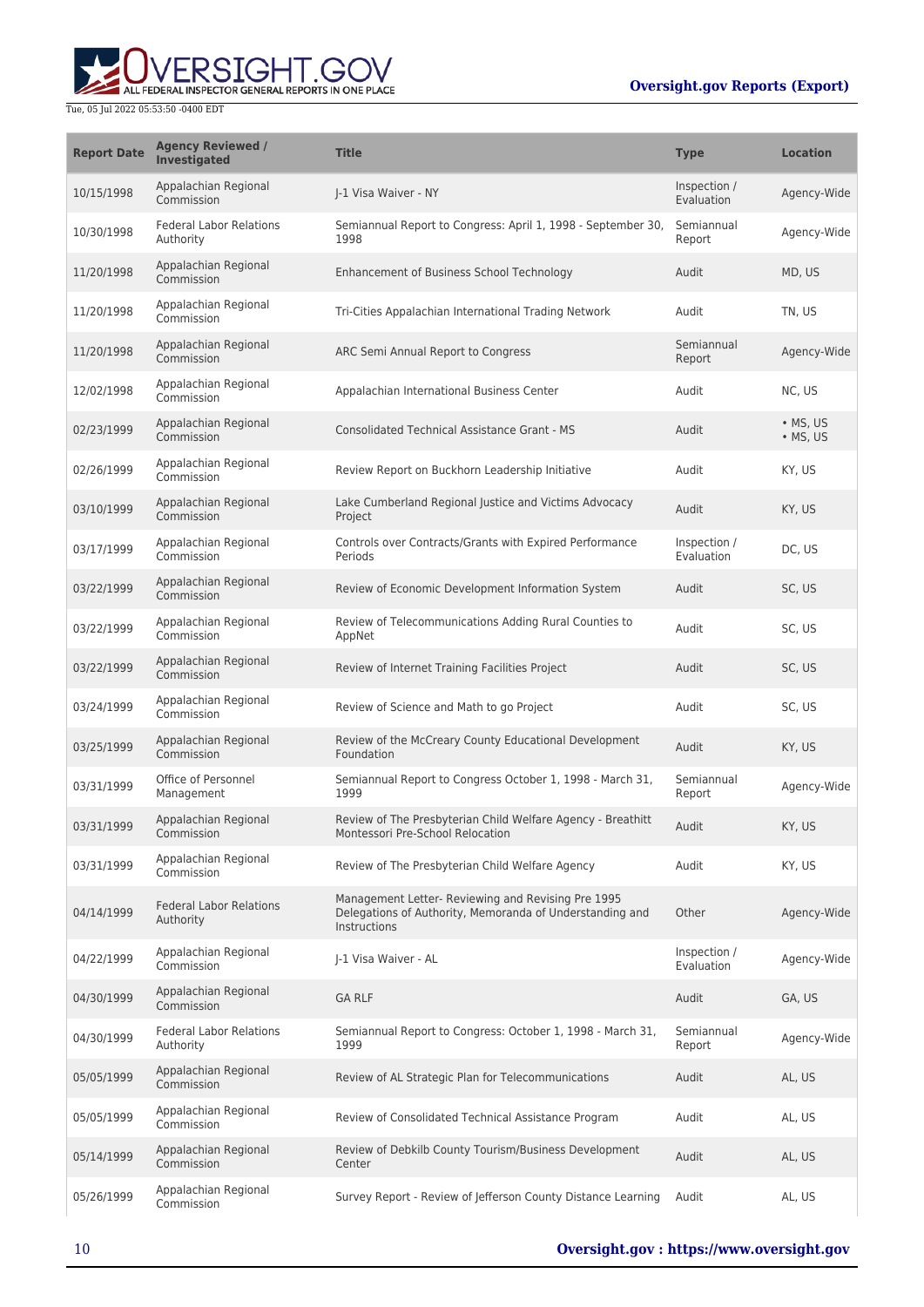

| <b>Report Date</b> | <b>Agency Reviewed /</b><br>Investigated    | <b>Title</b>                                                         | <b>Type</b>                | <b>Location</b> |
|--------------------|---------------------------------------------|----------------------------------------------------------------------|----------------------------|-----------------|
| 06/02/1999         | Appalachian Regional<br>Commission          | ARC Semi Annual Report to Congress                                   | Semiannual<br>Report       | Agency-Wide     |
| 07/01/1999         | Appalachian Regional<br>Commission          | Review of Entrepreneurial Education Project                          | Audit                      | GA, US          |
| 07/01/1999         | Appalachian Regional<br>Commission          | <b>Consolidated Technical Assistance Grant - WV</b>                  | Audit                      | WV, US          |
| 07/08/1999         | Appalachian Regional<br>Commission          | Southwest Regional Jail/Industrial Park Water Project                | Audit                      | WV. US          |
| 08/05/1999         | Appalachian Regional<br>Commission          | Survey of Timeliness of Claims Processing & Follow-up Action         | Inspection /<br>Evaluation | DC, US          |
| 08/25/1999         | Appalachian Regional<br>Commission          | J-1 Visa Waiver - NY                                                 | Inspection /<br>Evaluation | Agency-Wide     |
| 08/25/1999         | Appalachian Regional<br>Commission          | Training Tomorrow's Workforce                                        | Audit                      | KY, US          |
| 08/31/1999         | Appalachian Regional<br>Commission          | Northern Tier Regional Planning and Development Council              | Audit                      | PA, US          |
| 08/31/1999         | Appalachian Regional<br>Commission          | TN Quality Award Alliance Global Market Development Phase<br>Ш       | Audit                      | TN, US          |
| 09/03/1999         | Appalachian Regional<br>Commission          | <b>NC Technical Assistance</b>                                       | Audit                      | NC, US          |
| 09/15/1999         | Appalachian Regional<br>Commission          | PA Department of Community and Economic Development                  | Audit                      | PA, US          |
| 09/20/1999         | Appalachian Regional<br>Commission          | TN Regional Entrepreneurial initiative                               | Audit                      | TN, US          |
| 09/24/1999         | Appalachian Regional<br>Commission          | Rockcastle County Economic Development Initiative                    | Audit                      | KY, US          |
| 09/29/1999         | Appalachian Regional<br>Commission          | Grant Agreement Expenditures Audit NC                                | Audit                      | NC, US          |
| 09/30/1999         | Office of Personnel<br>Management           | Semiannual Report to Congress April 1, 1999 - September 30,<br>1999  | Semiannual<br>Report       | Agency-Wide     |
| 09/30/1999         | Appalachian Regional<br>Commission          | I-1 Visa Waiver - AL                                                 | Inspection /<br>Evaluation | Agency-Wide     |
| 09/30/1999         | Appalachian Regional<br>Commission          | Facilities Master Planning Project                                   | Audit                      | OH, US          |
| 09/30/1999         | Appalachian Regional<br>Commission          | Review of Rural Health and Wellness Program                          | Audit                      | KY, US          |
| 10/07/1999         | <b>Federal Labor Relations</b><br>Authority | Semiannual Report to Congress: April 1, 1999 - September 30,<br>1999 | Semiannual<br>Report       | Agency-Wide     |
| 10/20/1999         | Appalachian Regional<br>Commission          | OH University Southern Campus Technology Outreach Center             | Audit                      | OH, US          |
| 10/20/1999         | Appalachian Regional<br>Commission          | Review of Welding Laboratory/Classroom Project                       | Audit                      | NY, US          |
| 10/22/1999         | Appalachian Regional<br>Commission          | Review of Wrap Around Child Care Project                             | Audit                      | NY, US          |
| 10/27/1999         | Appalachian Regional<br>Commission          | Review of Southern Tier Rail Line Development Project                | Audit                      | NY, US          |
| 10/27/1999         | Appalachian Regional<br>Commission          | Review of Rail line Preservation Project                             | Audit                      | NY, US          |
| 10/28/1999         | Appalachian Regional<br>Commission          | Purchasing of Goods and Services                                     | Inspection /<br>Evaluation | DC, US          |
| 11/01/1999         | Appalachian Regional<br>Commission          | ARC Semi Annual Report to Congress                                   | Semiannual<br>Report       | Agency-Wide     |